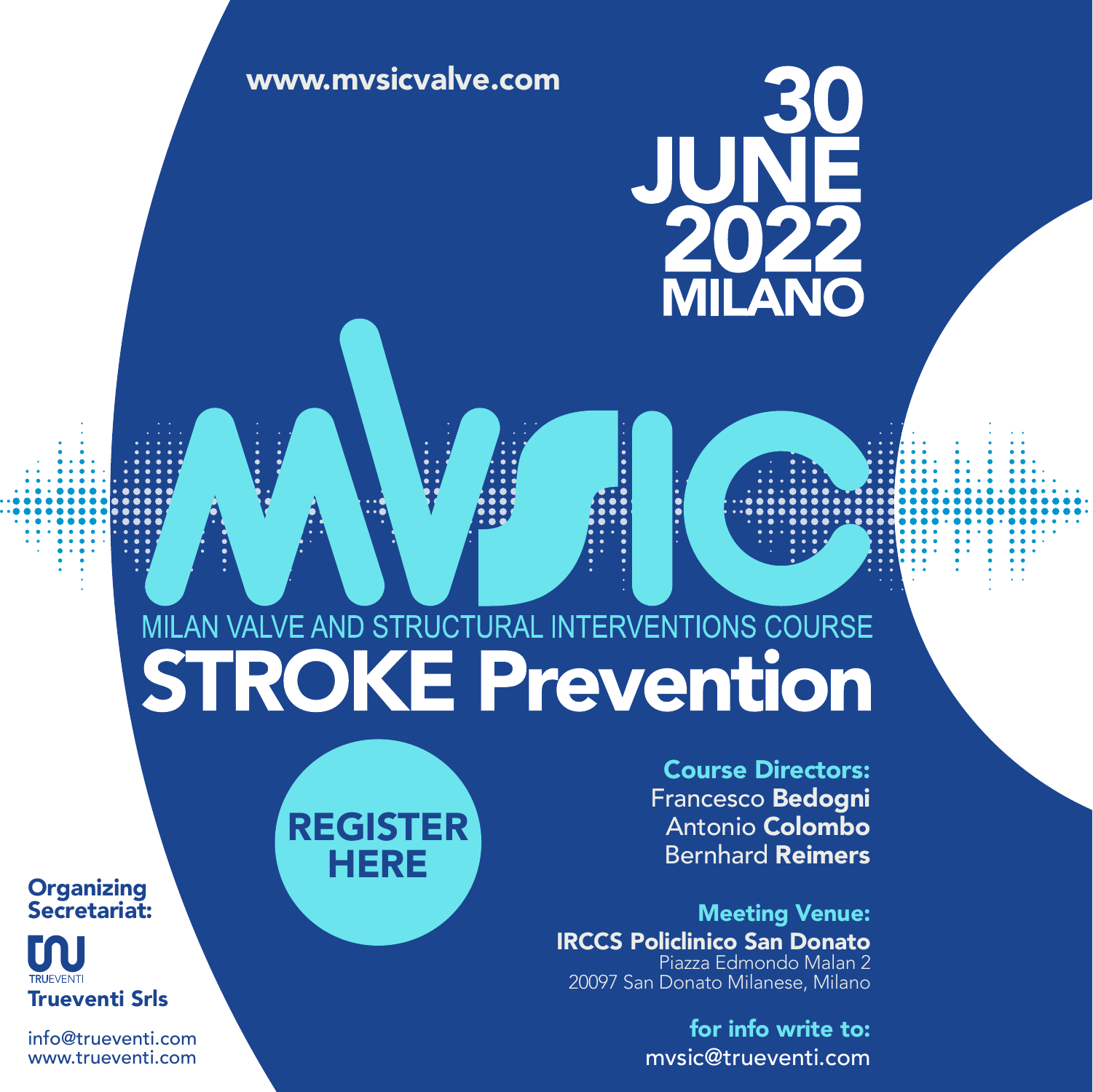

### Course Directors

Francesco Bedogni Milano IT Antonio Colombo Milano IT Bernhard Reimers Milano IT

#### Invited Speakers&Operators

Matteo Casenghi Milano IT Fausto Castriota Cotignola IT Ole De Backer Copenhagen DK Federico De Marco Milano IT Carmelo Grasso Catania IT Azeem Latib New York US Roberto Nerla Cotignola IT Pietro Montorsi Milano IT Jacopo A. Oreglia Milano IT



#### IRCCS Policlinico San Donato **Faculty**

Mauro Agnifili Francesco Bedogni Nedy Brambilla Mario Carminati Marco Guerrini Carlo Pappone Luca Testa Maurizio Tusa

#### Humanitas Research Hospital

Antonio Colombo Giuseppe Ferrante Gabriele Gasparini Antonio Mangieri Paolo Pagnotta Damiano Regazzoli Bernhard Reimers Giulio Stefanini

#### Live Case Centers

IRCCS POLICLINICO SAN DONATO Milano IT

CENTRO CARDIOLOGICO MONZINO Milano IT



For info visit www.mvsicvalve.com or write to mvsic@trueventi.com